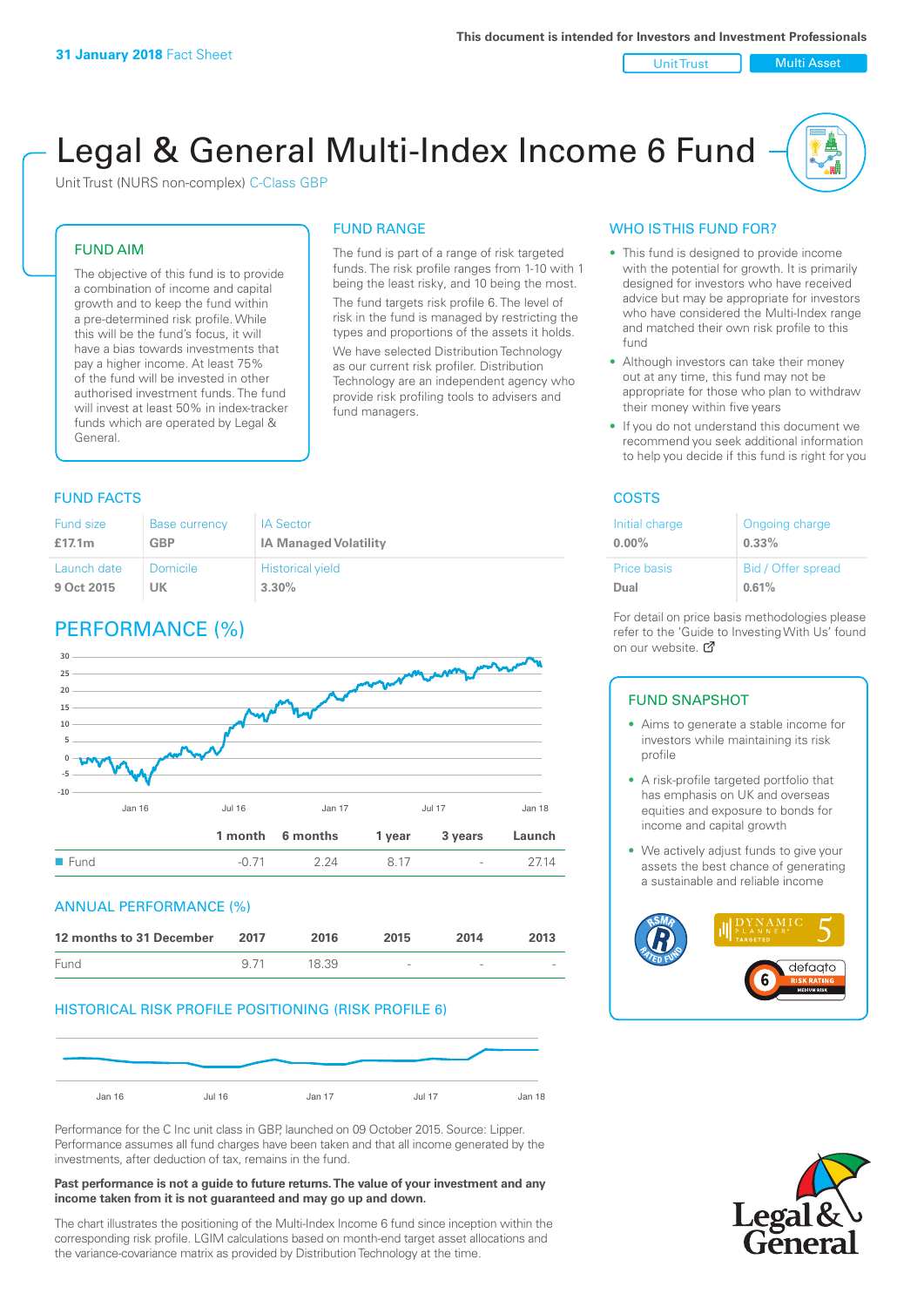# Legal & General Multi-Index Income 6 Fund

Unit Trust (NURS non-complex) C-Class GBP

## PORTFOLIO BREAKDOWN

All data source LGIM unless otherwise stated. Totals may not sum due to rounding.





#### FUND MANAGERS

The fund managers have responsibility for managing the multi-index fund range. They are part of the Multi-Asset Funds (MAF) team in LGIM. This team focuses on designing and managing multi-asset funds that are tailored to match the specific objectives of various client types. The team sits within a wider Asset Allocation team which combines both depth of experience with a broad range of expertise from different fields, including fund management, investment consulting and risk management roles.

# TOP 10 HOLDINGS (%)

| <b>L&amp;G UK Index Trust</b>                                    | 9.9 |
|------------------------------------------------------------------|-----|
| L&G Emerging Markets Government Bond (Local Currency) Index Fund | 7.8 |
| iShares UK Dividend UCITS ETF                                    | 7.4 |
| L&G Emerging Markets Government Bond (US\$) Index Fund           | 7.3 |
| <b>L&amp;G US Index Trust</b>                                    | 7.1 |
| <b>L&amp;G Pacific Index Trust</b>                               | 6.5 |
| L&G High Income Trust                                            | 6.4 |
| L&G European Index Trust                                         | 6.0 |
| <b>LGIM Global Corporate Bond Fund</b>                           | 5.0 |
| <b>LGIM Sterling Liquidity Fund Class 1</b>                      | 4.6 |